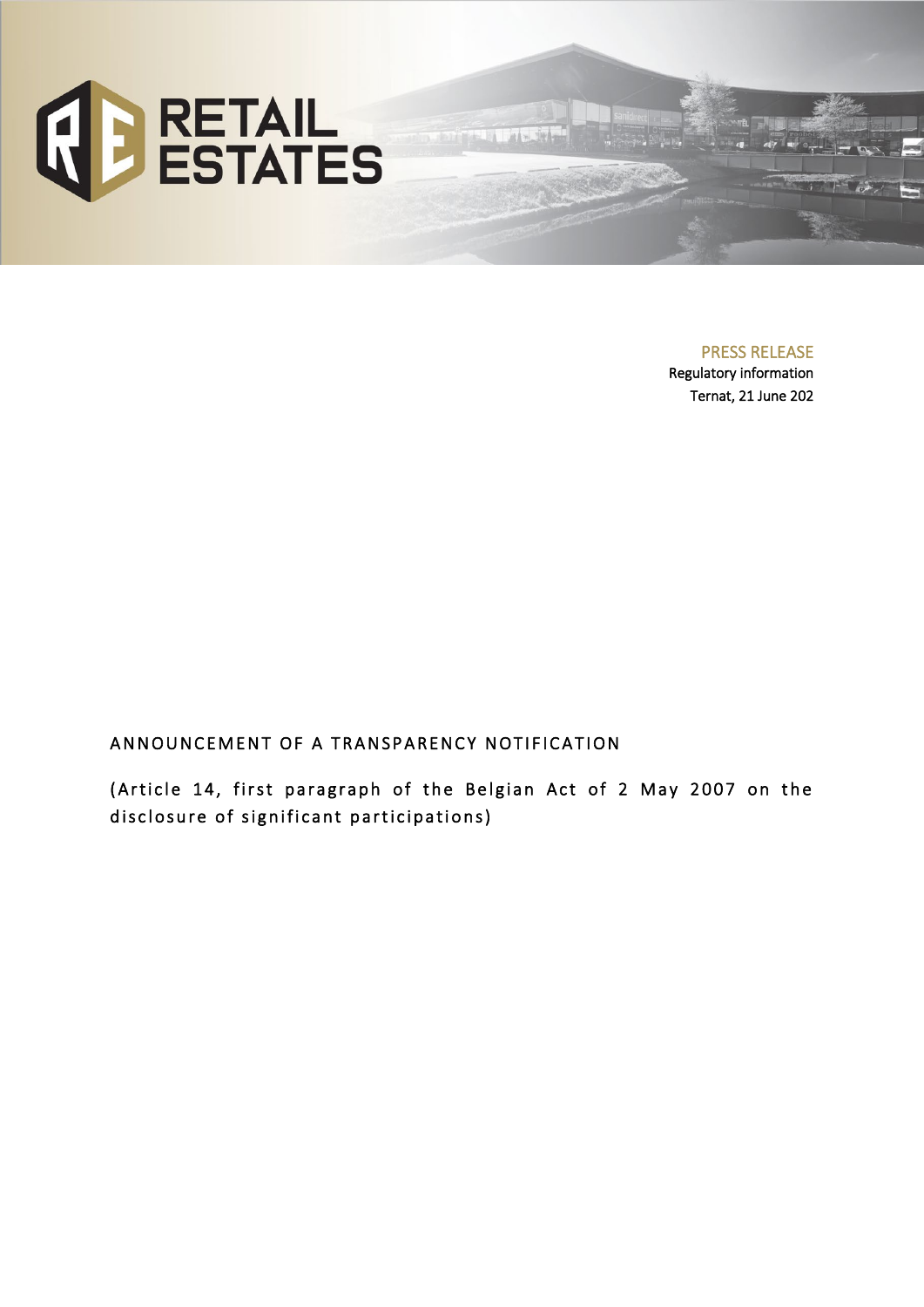# 1. SUMMARY OF THE NOTIFICATION

Pursuant to the Belgian Transparency Act, Retail Estates NV announces the receipt on 17 June 2022 of a transparency notification dated 17 June 2022.

The notification has been sent by *Stichting Administratiekantoor* "Het Torentje" with registered office Parklaan 34, 3018 BC Rotterdam, The Netherlands, and announces that the voting rights attached to the Retail Estates shares held by Nextensa NV, with registered office Picardstraat 11 box 505, 1000 Brussels, have crossed below the threshold of 10% of the total voting rights on 14 June 2022.

# 2. CONTENT OF THE NOTIFICATION

The notification dated 17 June 2022 contains the following information:

## Reason for the notification

Passive downward crossing of a threshold.

## Notification by

A parent undertaking or a controlling person.

#### Persons subject to the notification requirement

| Name                                | Address (for legal entities)           |  |  |
|-------------------------------------|----------------------------------------|--|--|
| Stichting Administratiekantoor "Het | Parklaan 34, 3018 BC Rotterdam, The    |  |  |
| Torentje"                           | <b>Netherlands</b>                     |  |  |
| Nextensa NV                         | Picardstraat 11 box 505, 1000 Brussels |  |  |

#### Date of threshold crossing

14 June 2022

# Threshold that is crossed (in %)

10%

#### Denominator

14,085,827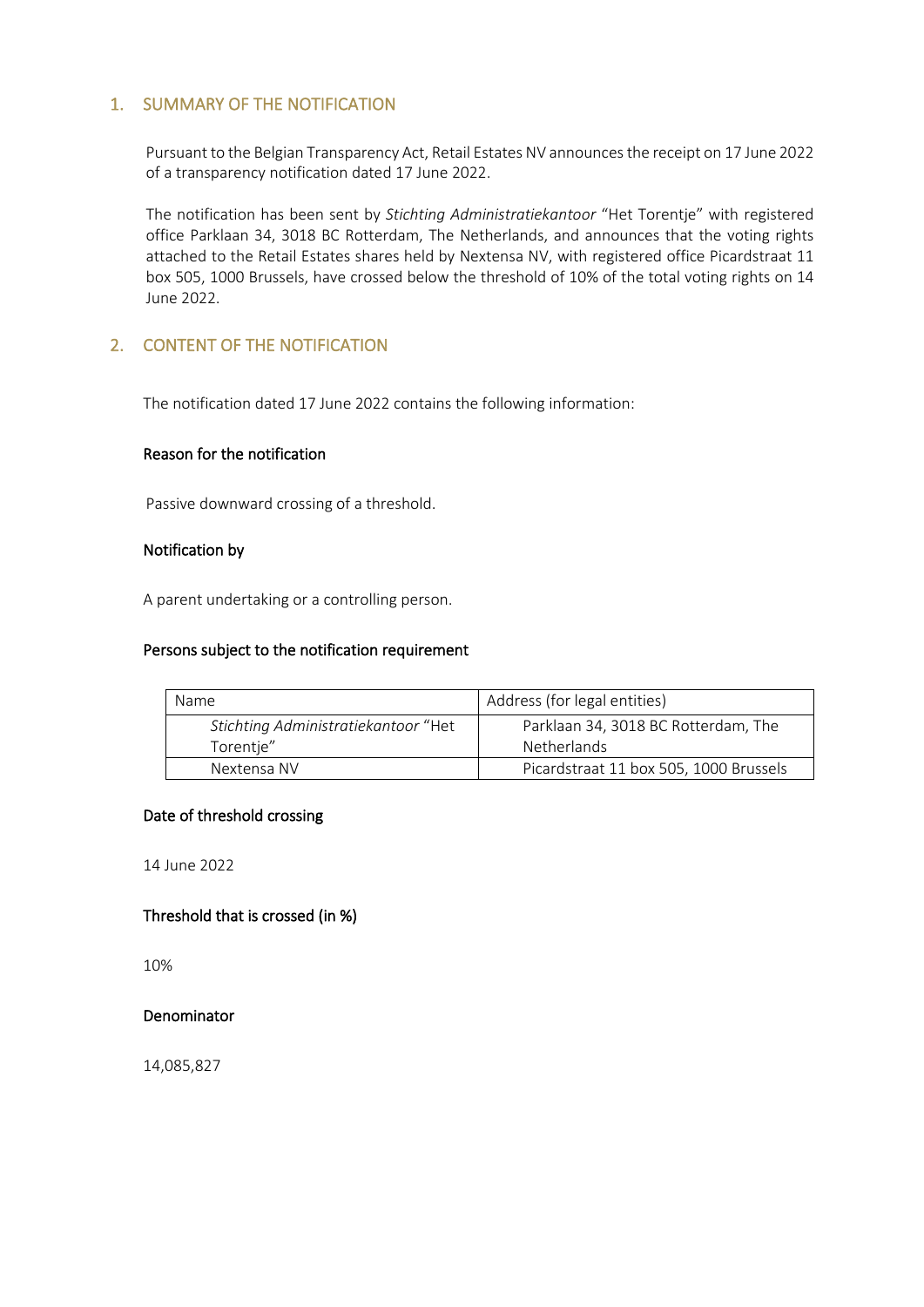# Notified details

| A) Voting rights                                    | Previous notification | After the transaction |            |                 |            |
|-----------------------------------------------------|-----------------------|-----------------------|------------|-----------------|------------|
|                                                     | # voting rights       | # voting rights       |            | % voting rights |            |
| Holders of voting                                   |                       | Attached              | Apart from | Attached        | Apart from |
| rights                                              |                       | to securities         | securities | to securities   | securities |
| Stichting<br>Administratiekantoor<br>"Het Torentje" | 0                     |                       |            |                 |            |
| Nextensa NV                                         | 582,885               | 1,351,320             |            | 9.59%           |            |
|                                                     | TOTAL                 | 1,351,320             |            | 9.59%           | 0.00%      |

| B) Assimilated<br>financial<br>instruments      | After the transaction           |                        |                            |                                                                                 |                 |            |
|-------------------------------------------------|---------------------------------|------------------------|----------------------------|---------------------------------------------------------------------------------|-----------------|------------|
| Holders of assimilated<br>financial instruments | Type of financial<br>instrument | <b>Expiration date</b> | Exercise period<br>or date | # voting rights<br>that can be<br>acquired when<br>exercising the<br>instrument | % voting rights | Settlement |
|                                                 |                                 |                        |                            |                                                                                 |                 |            |
|                                                 | TOTAL                           |                        |                            | 0                                                                               | 0.00%           |            |

| TOTAL (A & B) | # voting<br>rights | % voting rights |
|---------------|--------------------|-----------------|
|               | 1,351,320          | 9.59%           |

# Chain of controlled companies through which the holding is effectively held

#### Chain of control above Nextensa NV

(i) Nextensa NV is directly controlled by Ackermans & van Haaren NV, a company incorporated under Belgian law.

#### Chain of control above Ackermans & van Haaren NV

(i) Ackermans & van Haaren NV is directly controlled by Scaldis Invest NV, a company incorporated under Belgian law.

(ii) Scaldis Invest NV is directly controlled by Belfimas SA, a company incorporated under Belgian law.

(iii) Belfimas SA is directly controlled by Celfloor S.A., a company incorporated under Luxembourg law.

(iv) Celfloor S.A. is directly controlled by Apodia International Holding B.V., a company incorporated under Dutch law.

(v) Apodia International Holding B.V. is directly controlled by Palamount S.A., a company incorporated under Luxembourg law.

(vi) Palamount S.A. is directly controlled by "Het Torentje", a trust office ("*Stichting Administratiekantoor")* incorporated under Dutch law.

(vii) *Stichting Administratiekantoor* "Het Torentje" is the ultimate controlling shareholder.

In accordance with article 11, §1 of the Belgian Act of 2 May 2007 *Stichting Administratiekantoor* "Het Torentje" acts in its own name and for the account of the aforementioned companies.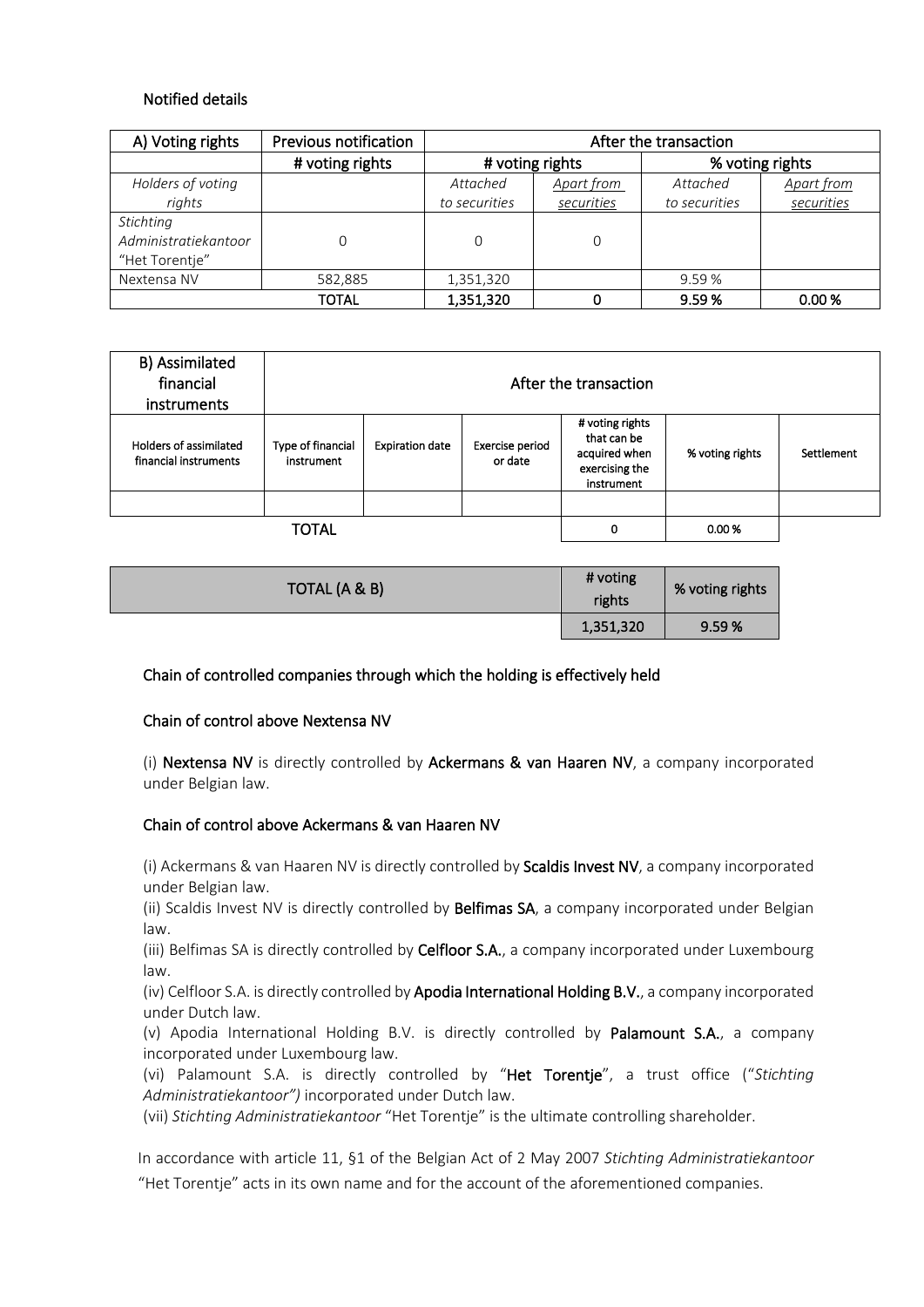# Additional information

This notification relates to a passive downwards threshold crossing due to a capital increase within the framework of the authorized capital (adopted on 14 June 2022) by Retail Estates NV.

The notification can be consulted on the website of Retail Estates NV via this link: <https://www.retailestates.com/en/investors/the-share/shareholding-structure-and-notifications>

This press release can be consulted on the website of Retail Estates NV via this link: <https://www.retailestates.com/en/press-publications/press-releases>